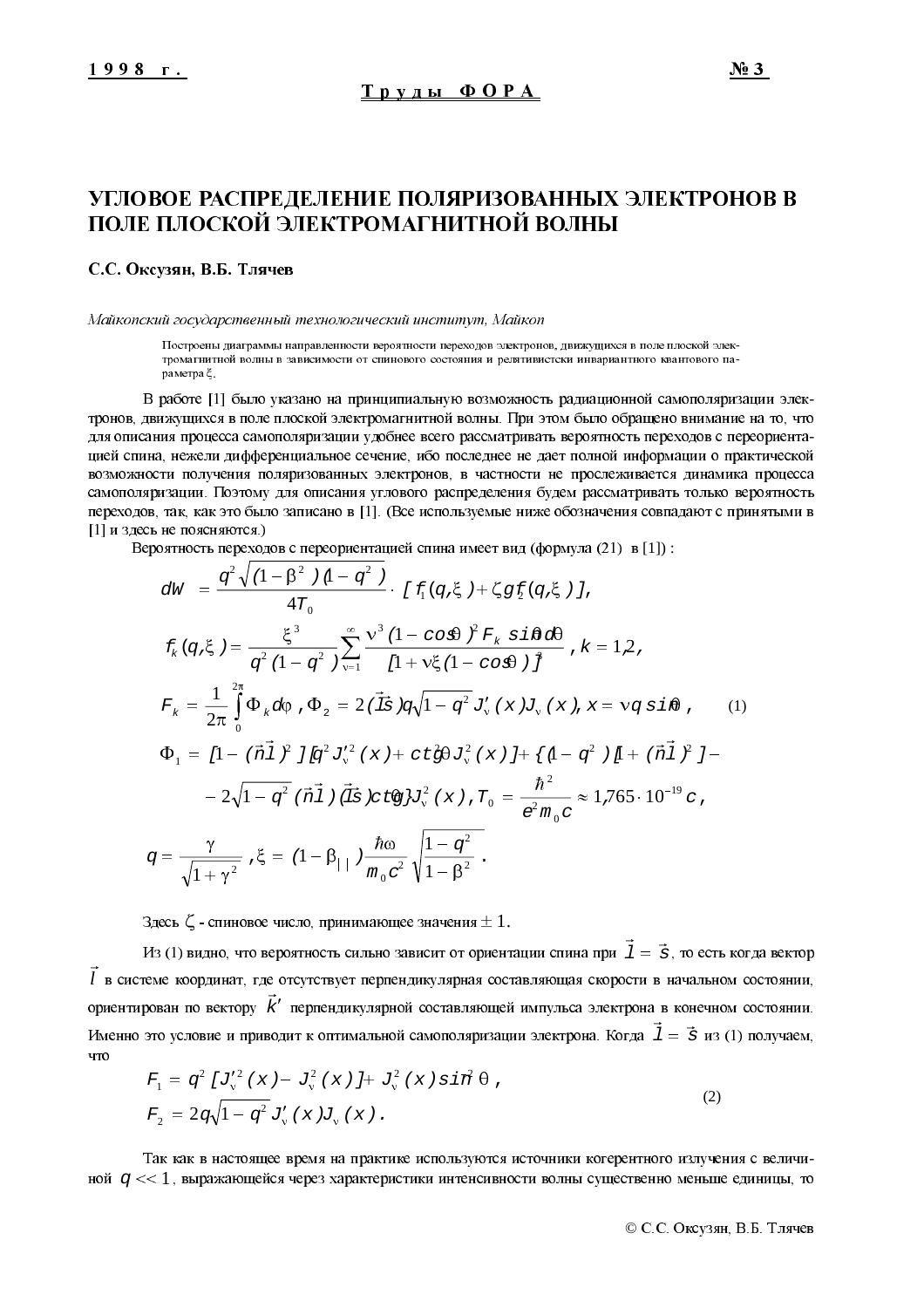$(1)$  $(2)$ И3  $\overline{\mathbf{M}}$ учетом приближений функций Бесселя  $J_1(q \sin \theta) = \frac{1}{2} q \sin \theta$ ,  $J_1'(q \sin \theta) = \frac{1}{2}$ , получаем, удобное для анализа, выражение для углового распределения вероятности:

$$
dW = \frac{q^2 \sqrt{(1 - \beta^2)(1 - q^2)}}{8T_0} \cdot \frac{\xi^3 (1 - \cos\theta)^2 (1 + \zeta g \sin\theta) \sin\theta d\theta}{[1 + \xi (1 - \cos\theta)]^{\frac{2}{J}}},
$$
(3)

На рисунках 1-12 приведены графики зависимости  $\frac{dW}{d\theta}$  от угла  $\Theta\theta$  в полярной системе координат ( $0 < \theta < \pi$ ). Для каждого рисунка указаны значения  $\xi$ релятивистски инвариантного параметра  $\xi$  и спинового числа  $\zeta$ , во всех случаях считается волна правополяризованной  $g = 1$ . Легко заметить, что угловое распределение не является изотропным.

Для  $\xi \xi$  <sub>жерем.</sub> = 2,384 (рис.6), когда достигается максимальная степень поляризации, угловое распределение симметрично относительно вертикальной оси только при  $\zeta$  =+1.

С изменением  $\xi \xi$  от экстремального значения угловое распределение больше не остается симметричным и направление максимальной вероятности смещается «слева направо» с ростом ξζ.

Изменение направленности диаграмм объясняется переменой знака спинового числа и ростом квантового параметра  $\xi \xi$ .

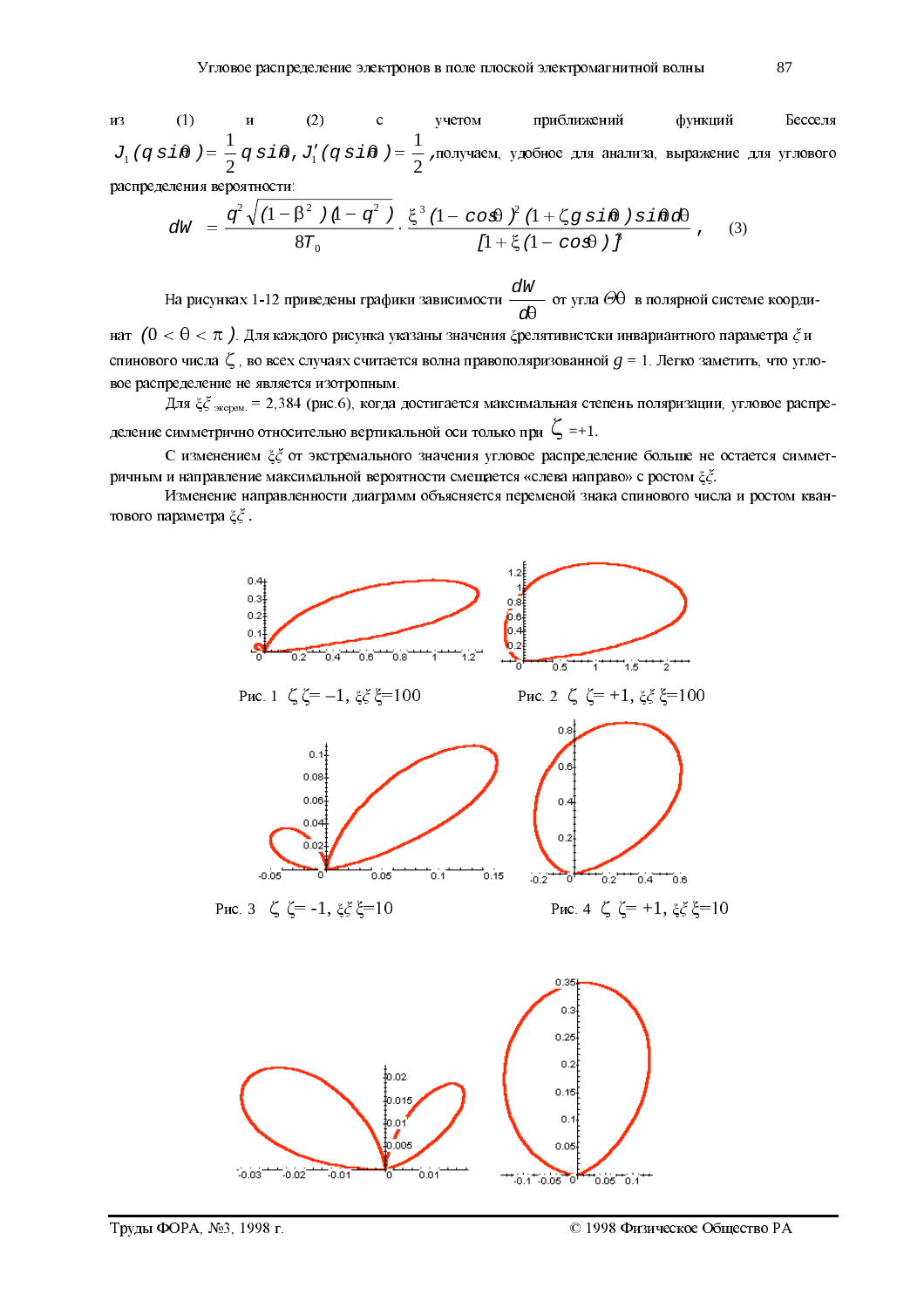Puc. 5  $\zeta \zeta = -1, \xi \zeta \xi = 2.3846$ 

Puc. 6  $\zeta$   $\zeta$  = +1,  $\xi \xi$  = 2.3846



Puc. 9  $\zeta = -1, \xi \xi = 1$ 

Puc.10  $\zeta = +1, \xi \xi = 1$